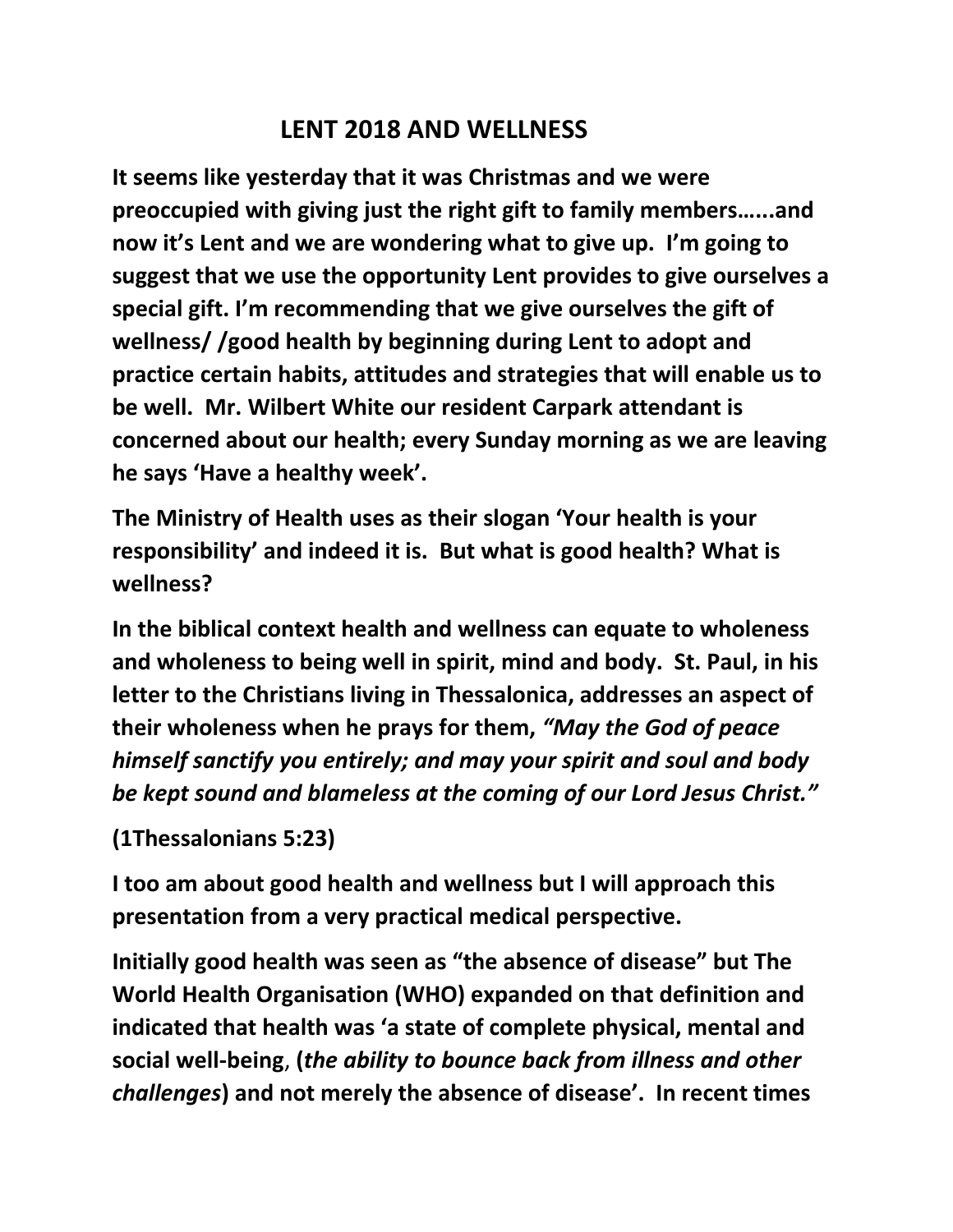**they have added to that definition………. 'the ability to bounce back from illness and other challenges.** 

**Wellness is an old word which dates back to the time of Hippocrates. It refers to** 

- **'a special state of health,**
- **an overall sense of wellbeing in body, mind and spirit,**
- **a sense of involvement with the environment and**
- **a feeling of personal satisfaction'.**

**I think of Wellness as optimal good health. Being as healthy as you can be and full of contentment. The wellness lifestyle has been promoted by scores of persons who have committed themselves to staying well, both physically and mentally by learning how to** 

- **prevent the development of health problems,**
- **change their eating habits,**
- **exercise regularly and**
- **relieve stress.**

**But how are we to develop this state of optimal good health? We tend to do things in response to a crisis ……….someone we know is admitted to hospital or worse and we immediately dust off our running shoes and the treadmill and stop eating dessert and for a while we do most of what I am about to say.** 

**Let's use Lent 2018 as the "crisis" which brings about health changes in our lives. Might I suggest the following simple steps:**

1. **Firstly, we all need to have a Family Doctor. One physician who really knows you, has your entire medical history including your**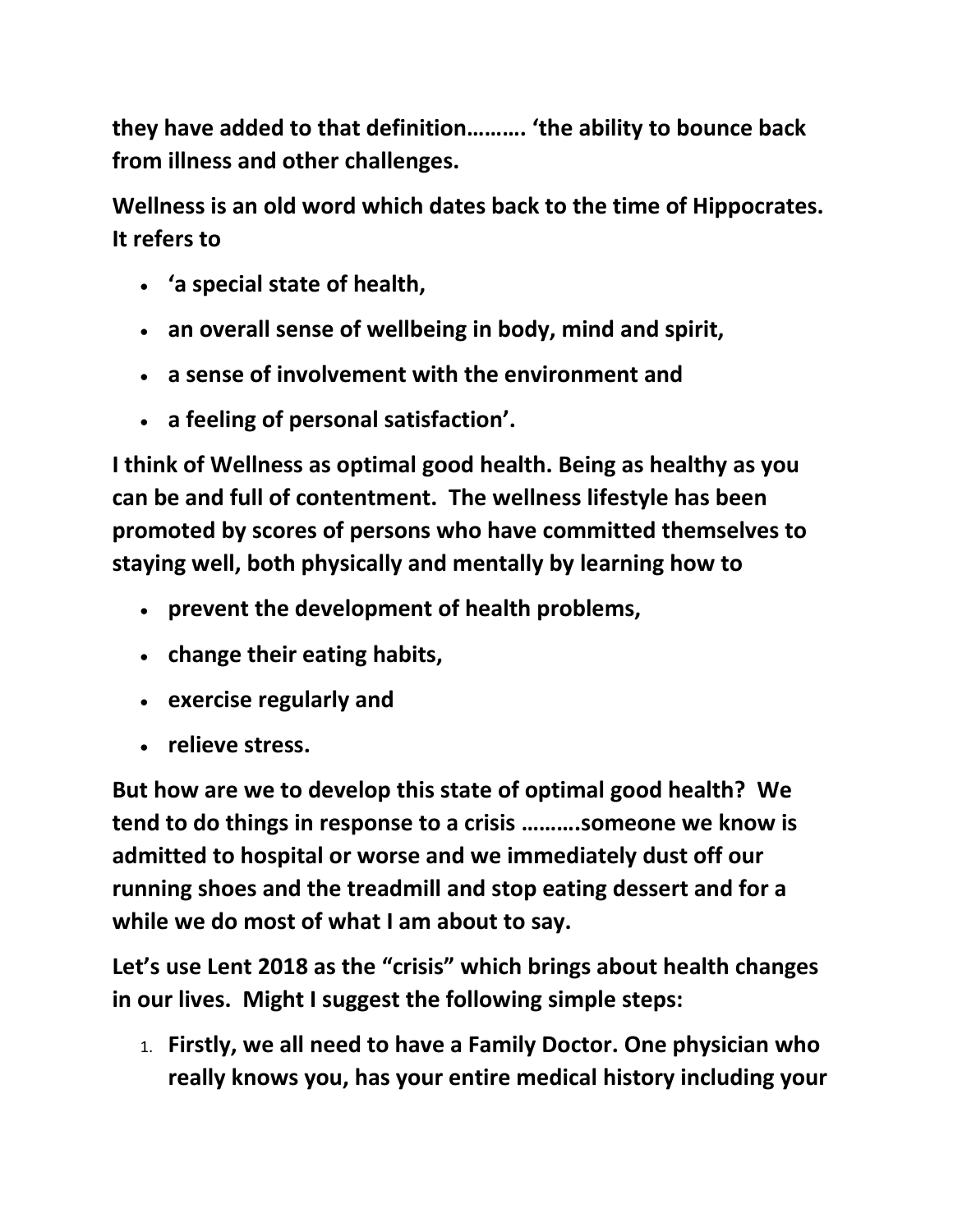**allergies at his/her fingertips. Heaven forbid that you should have a major health crisis and are unable to share your own medical history (especially your allergies) with medical personnel in the Emergency Room.** 

**Build up a trusting relationship with your Family physician. Ask questions. What health conditions are you at risk of developing? What health conditions already exist in your family? Talk with your Doctor and make a plan that could prevent you from developing that condition.** 

**Children are not the only persons who need to be immunized. Adults don't like shots any more than children do but you may need shots to protect you from a variety of illnesses. Discuss with your Family doctor your need to have a flu shot every year? Do you need shots for Hepatitis? When is your next Tetanus shot due?** 

- 2. **And what about your Mammogram, Pap smear, Prostate exam, PSA levels and your Colonoscopy? How often should you have these tests done? How old should you be to begin having them?**
- 3. **When you visit your Family Doctor it is prudent to have a written list of questions for discussion. If your Doctor does not have the time at that visit to talk, leave the list with him/her and set up some telephone time to discuss your queries…….it's your job to ensure that your questions are answered. Of course you should do your own research but your Doctor's opinion is of value.**
- 4. **The simplest strategy to keeping well is having clean hands. Hands need to be washed with soap and water before you eat and after you use the toilet. Don't wait for outbreaks of influenza or gastroenteritis to begin this activity. To have clean hands, It is said that you need to lather your hands with soap**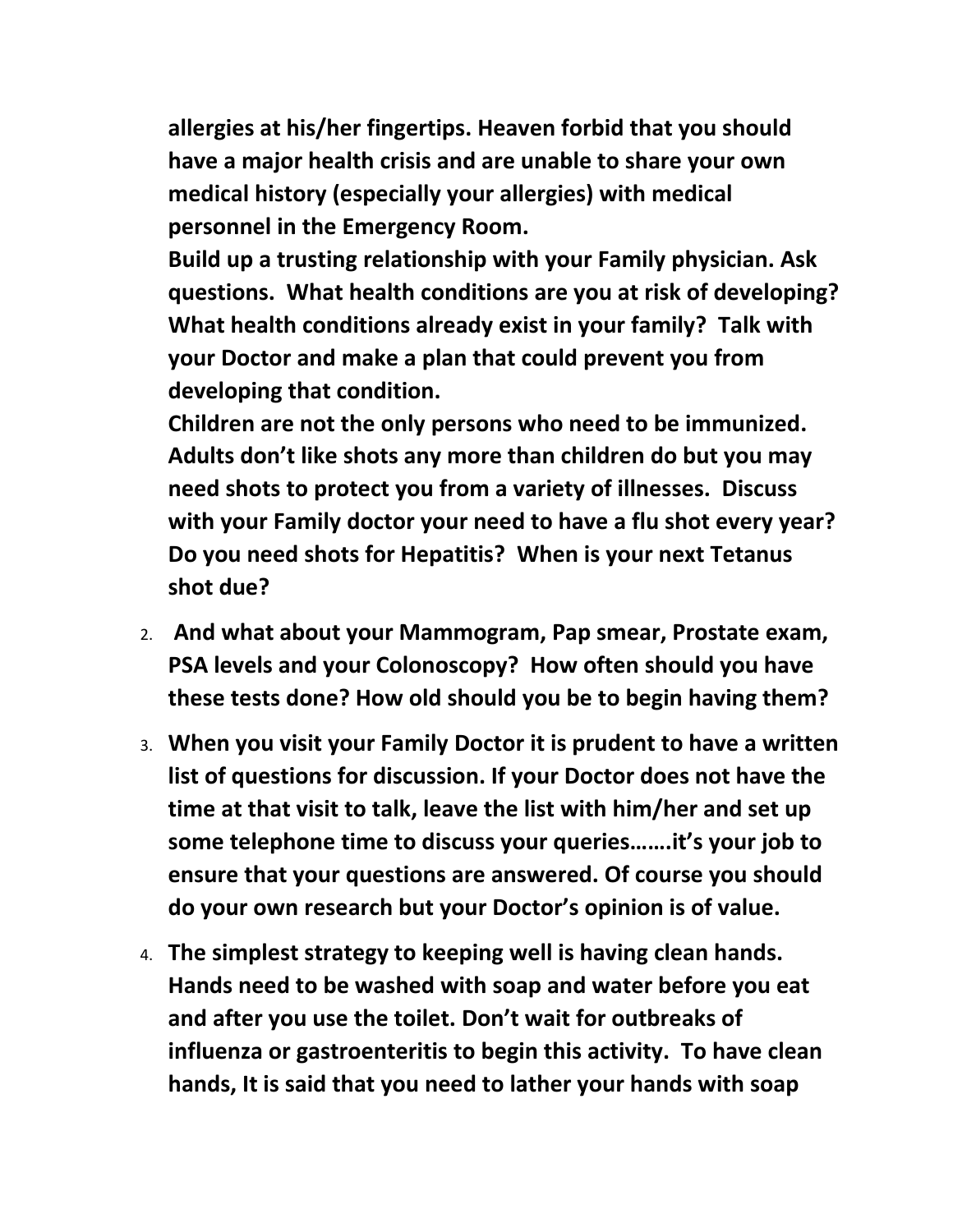**and water for as long as it takes to sing the first four lines of the 'Happy Birthday to you' song……….and then of course rinse with water and wipe your hands on a clean towel or air dry.**

- 5. **A healthy diet is crucial to keeping well. We all need a diet plentiful in fruits, vegetables and complex carbohydrates and proteins……..remembering to "eat what we grow…." Many of the exercise specialists use as their mantra, "Your food is your medicine", others say "You are what you eat". Are you becoming a French Fry? Don't get carried away with eating fast, fried and over processed foods which can promote weight gain. Fruits like ripe bananas are ideal for snacks instead of Cheese Krunchies and Snickers, delicious though they be.**
- 6. **The Heart Foundation of Jamaica, (supported by the Ministry of Health and other agencies) is determined to get us to understand the significant health risks associated with consuming sugary drinks non-stop and even as we speak is running TV and print media ads to educate us. Diabetes, Heart disease and Obesity are three diseases mentioned in this advertisement………all very common illnesses in Jamaica, They recommend WATER INSTEAD of sweet drinks. At least 6 – 8 glasses each day. Don't yield to temptation!**
- 7. **Other Caribbean islands have also identified the high sugar intake of the populace as a significant health challenge. Paul Keens-Douglas, Trinidad & Tobago poet/raconteur wrote a humorous piece entitled 'De Sugar Problem' in which, using his poetic license he advocated reducing the size of the teaspoon in Trinidad without informing the general public. He felt that Trinis just liked to see a full heaping spoon of sugar, so if teaspoons were smaller their intake of sugar would be less!!**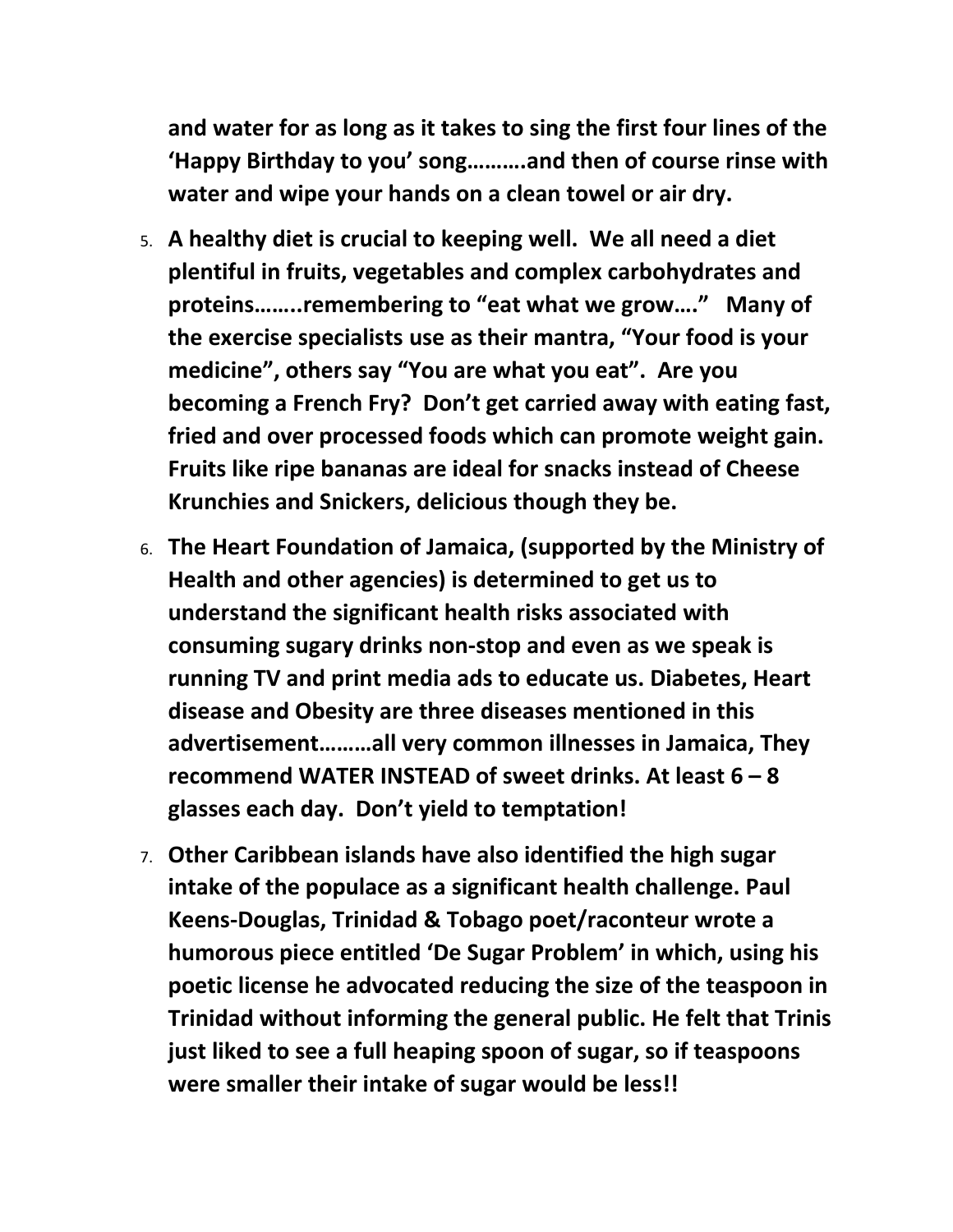- 8. **The Ministry of Health's 'Jamaica Moves' program urges us to keep moving, whether we use the stairs instead of the elevator at work, walk or run around our neighborhood, or dance in front of the TV, just keep moving. You don't have to join a gym but you do have to be consistent with whatever 'moves' you choose to do. Try it, again, it takes discipline but you will feel and look a lot better.**
- 9. **Rest well. We all need a good night's sleep regardless of our age. It is said that seniors need less sleep, in my experience that is not true, we still need six hours at nights and I advocate a short afternoon siesta. The adolescents among us need 8-10 hours of sleep at night.**
- 10. **I cannot close without mentioning Alcohol and tobacco. Socially acceptable but lethal to persons who overindulge. I cannot think about these poisons without immediately thinking about their effects, domestic and other forms of violence, motor vehicle accidents, traumatized children and house fires, second hand smoke inhalation as well as the major financial implications of responding to the myriad of health ailments and cancers which result from their use.**

**Do you want to be in good health? .......to be well? Then focus on these health messages. You have heard them before, you now have to commit to doing them and doing them consistently.** 

**Make LENT 2018 the starting point. To recap:**

- **You and you alone are responsible for your health**
- **You have to make the right food choices**
- **Drink water instead of sweet drinks and**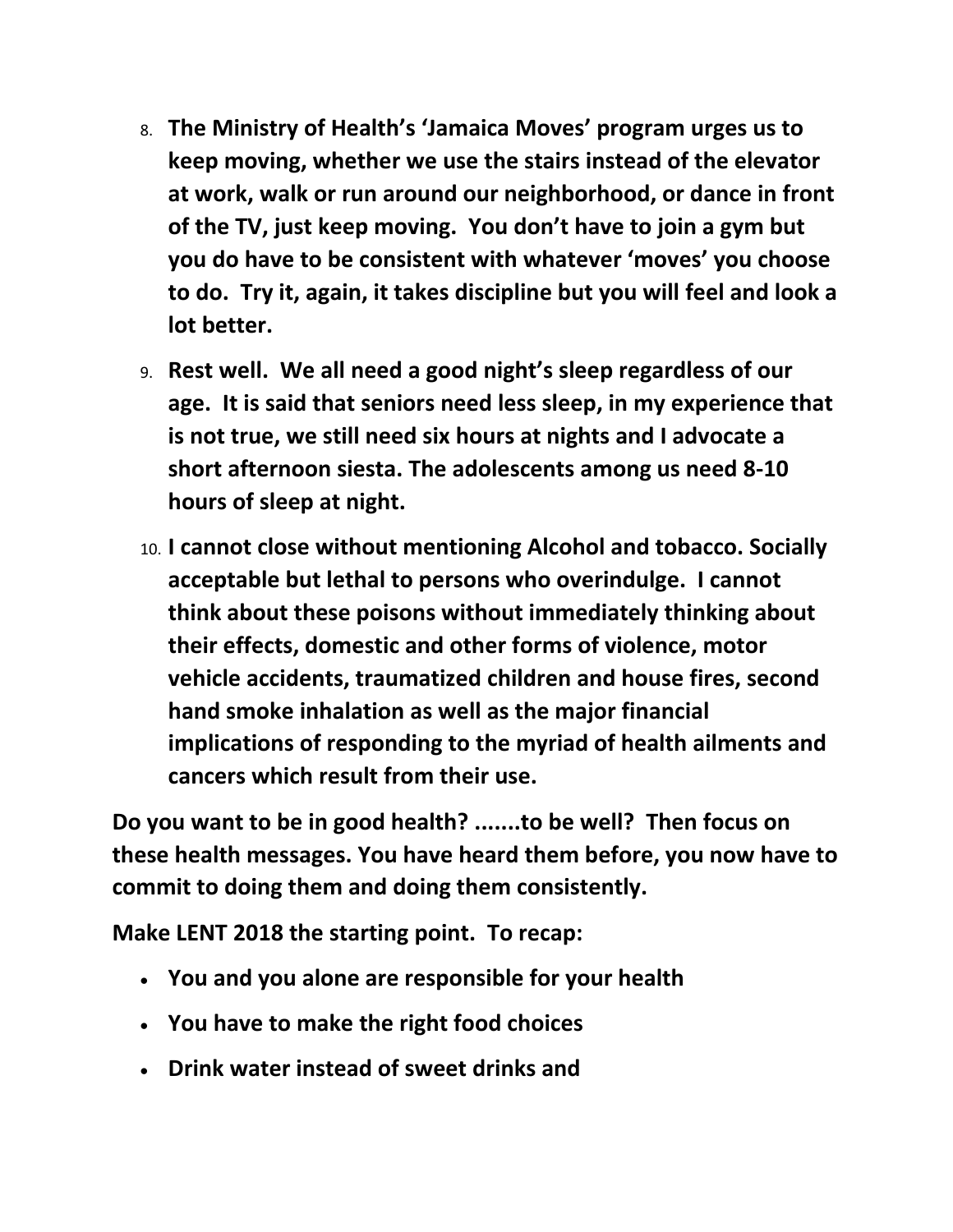**Keep moving even when you are sitting down.** 

**Last week we began a discussion about wellness/optimal good health. I had suggested some steps to improve our physical health and hope you have had a chance to reflect on these. This week our emotional, mental and spiritual health will be the areas of discussion. Although all these components are discussed separately, they are closely interrelated and must be balanced within each individual to achieve the desired goal of optimal wellness; that "glow of good health and that radiance of inner peace".** 

**Emotional health is all about our feelings. 'People who are emotionally healthy are in control of their feelings, thoughts and behaviours. They are able to cope with life's challenges. They still feel anger, stress and sadness but they know how to manage these negative feelings'. (https://familydoctor.org>mental)** 

**For example, if you are able to drive up or down Hope Road, surrounded by racing taxi-drivers and not lose your cool; you know how manage your negative feelings.** 

**Many children with emotional and behavioural problems cannot identify their feelings and more importantly see no connection between their feelings and their behaviour. They respond to the simple question "How are you feeling today?" with "No way, I feel no way". So, therapists created "feeling faces", pictures of children looking happy, sad, angry and afraid. With the help of these images, behaviourally challenged children can begin to learn to identify their feelings, recognize the behaviours associated with these feelings and become better at managing their negative behaviours.**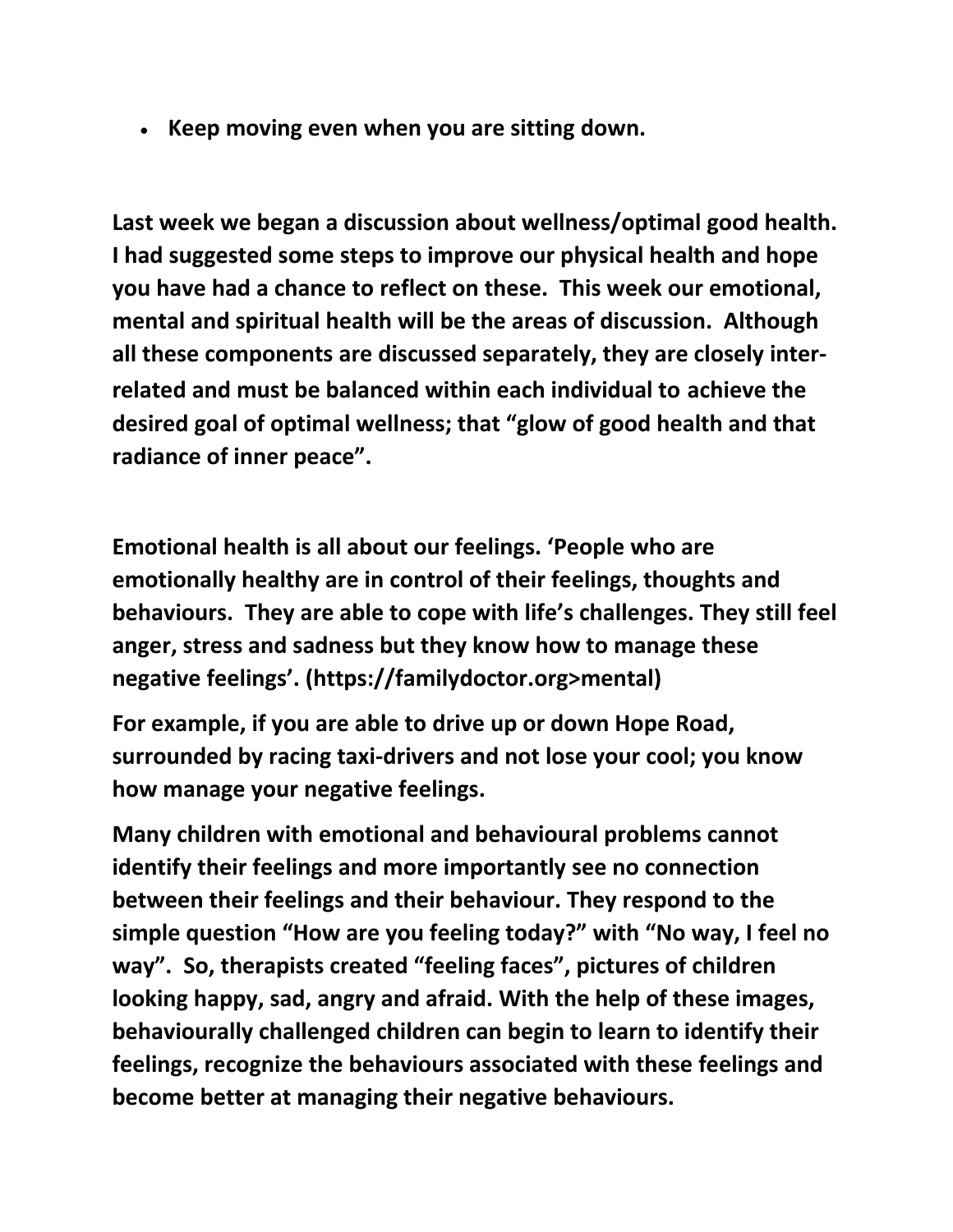**Mental health like emotional health is about coping with the normal vicissitudes of life as well as realizing your abilities, working productively and fruitfully and able to make a contribution to your community.** 

**Mental health differs from mental illness. Mental illness is about Anxiety disorders, (panic disorder, phobias, obsessive compulsive disorder, Post-Traumatic Stress Disorder etc.) Mood disorders (Major Depression, Bipolar Disorder etc.) and Psychoses (Schizophrenias etc.)**

**We all have the potential to develop mental illness regardless of our age, gender, race or socio-economic status. Worldwide data suggest that about 15% of persons suffer from a mental illness but here in Jamaica especially in our war torn communities the figures are much higher. The recent school shooting overseas had many of us very anxious but here at home our feelings about the daily dose of horrors on our doorsteps have been numbed and we have become ambivalent about the grief and suffering of our fellow Jamaicans.** 

**We deny the presence of mental illness in ourselves and our families, stigmatise persons with mental illness and show little compassion towards them.**

**I remember once trying to explain to the parents of a 10 year old girl I was treating, that she had a diagnosis of Depression; before the word was out of my mouth her father responded angrily, ……"depression, depression, she can't be depressed when she have a roof over her head, clothes and on her back and she get lunch money every day, me should be the one who is depressed"…… he continued "both of us can't live under the same roof, me trying to make her comfortable and she saying she depressed".**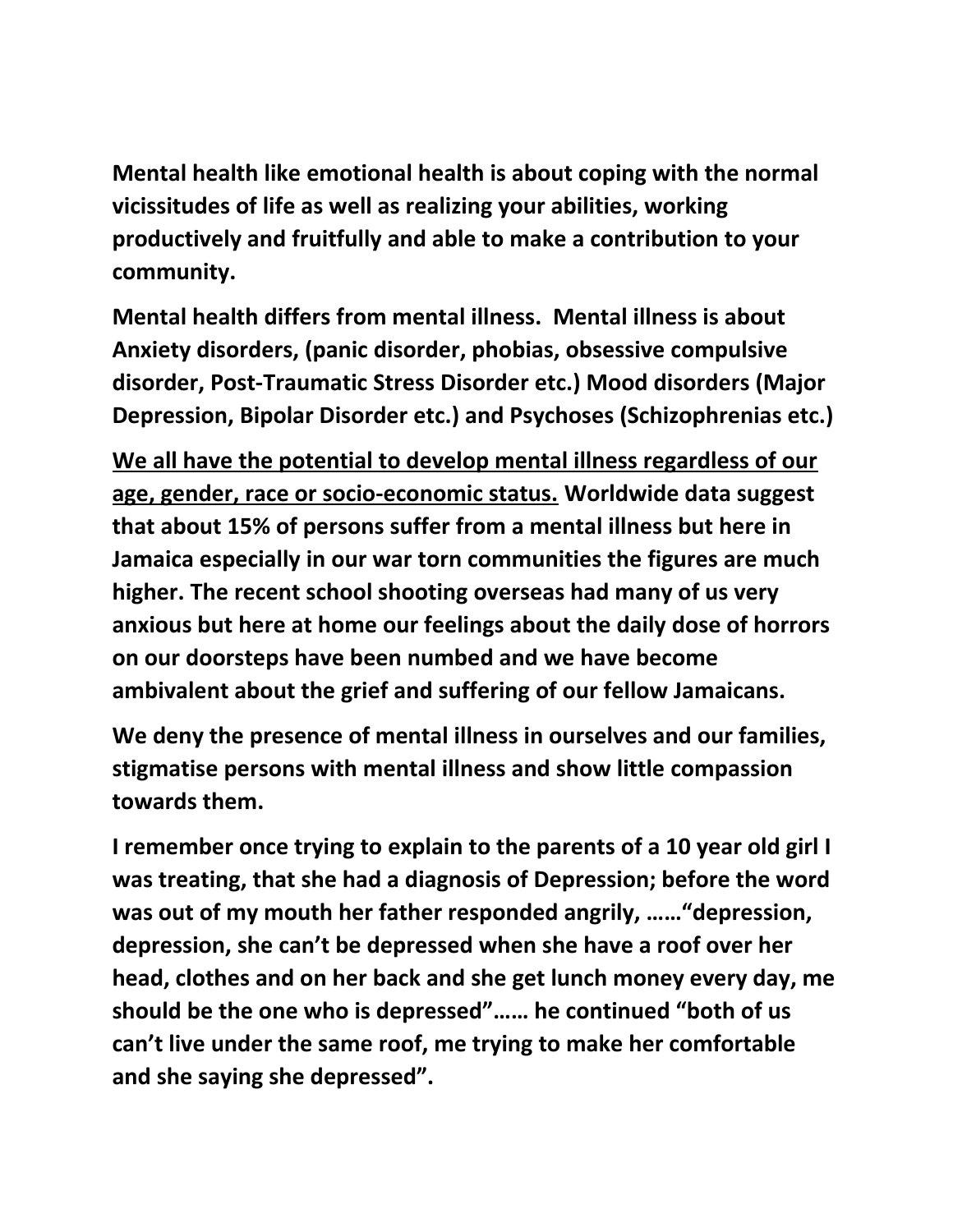**Depression is a common but treatable illness. Adults get depressed, especially women and we should not forget depression after a birth, older men especially post retirement and children also get depressed. Depression can be triggered by any upsetting or stressful life event such as the death of a loved one, divorce, major illness, redundancy, money worries, retirement etc. Family doctors treat depressed clients so you don't have to take the chance of going to a Mental Health clinic or a Psychiatrist and risk being stigmatized.** 

**Children with Depression may not show the classic signs of withdrawal and sadness usually associated with this illness. They often demonstrate irritability and angry or aggressive behaviours. They get into fights at school. They get failing grades. Any change in a child's behaviour is a "red flag" that there is a problem with that child and that child deserves to have a complete evaluation….a physical and a psychological evaluation. Don't wait for the child "to grow out" these abnormal behaviours, or worse, use physical violence to deal with the problem. These strategies will not help and may actually worsen the situation. All depressed children must be evaluated for their risk to harm themselves. Many persons believe that just mentioning the word suicide will encourage a child to self-harm, this is not so. Parents and godparents I encourage you to have open discussions with your children, whether or not they are depressed, about suicide and appropriate options to deal with the frustrations of daily living.** 

## **Your Spiritual health**

**Last but not least is your spiritual health. The essence of spiritual health is discovering the sense of meaning in your life and finding out and accepting that you are here for a reason and you have a purpose**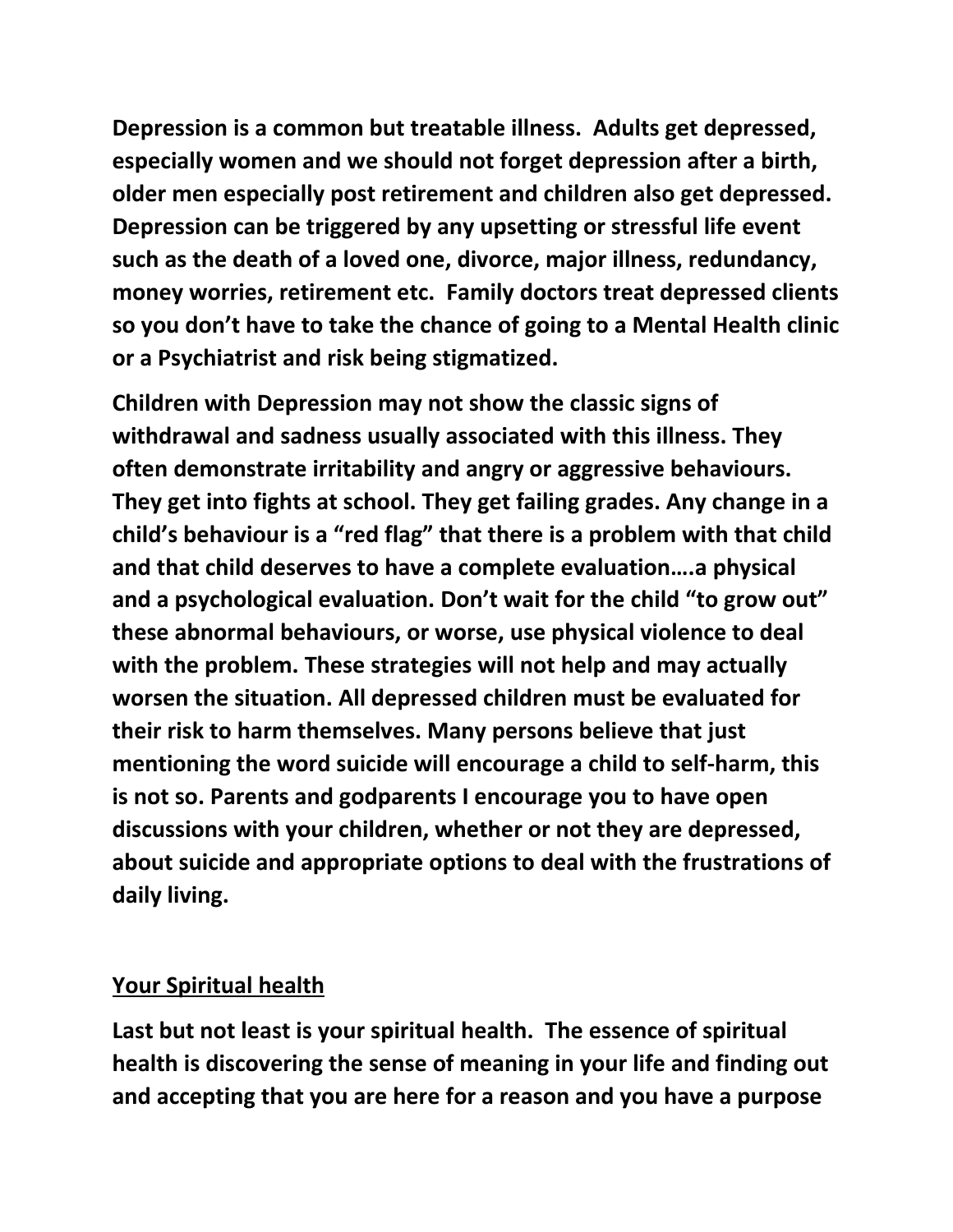**to fulfil. While prayer, meditation and organized religion are part of the broad definition of spiritual health, the concepts of hope, peace, and belief in God or some supreme being are also part of the equation.** 

**It is well known that one's overall physical health is positively influenced when you are spiritually healthy. Persons with serious medical issues or major life crises are known to cope with their adversities in a more positive manner if their levels of spiritual health are high.** 

**This means that by increasing our levels of spiritual health we can become more adept at handling the stresses and strains of life.** 

**We can improve our spiritual health by**

- **Being receptive to times of pain or sorrow in our lives (James 1:2 "Consider it pure joy brothers and sisters whenever you face trials of many kinds because you know that the testing of your faith produces perseverance")**
- **We need to avoid being judgmental and**
- **Forgive ourselves and others.**
- **We need to ensure that we have some quiet time each day to**
- **Read and Study the Bible and**
- **Pray and meditate.**
- **Regular worship is also part of this prescription as well as**
- **Laughing at ourselves, Praising God,**
- **Being joyful and giving thanks in all situations.**